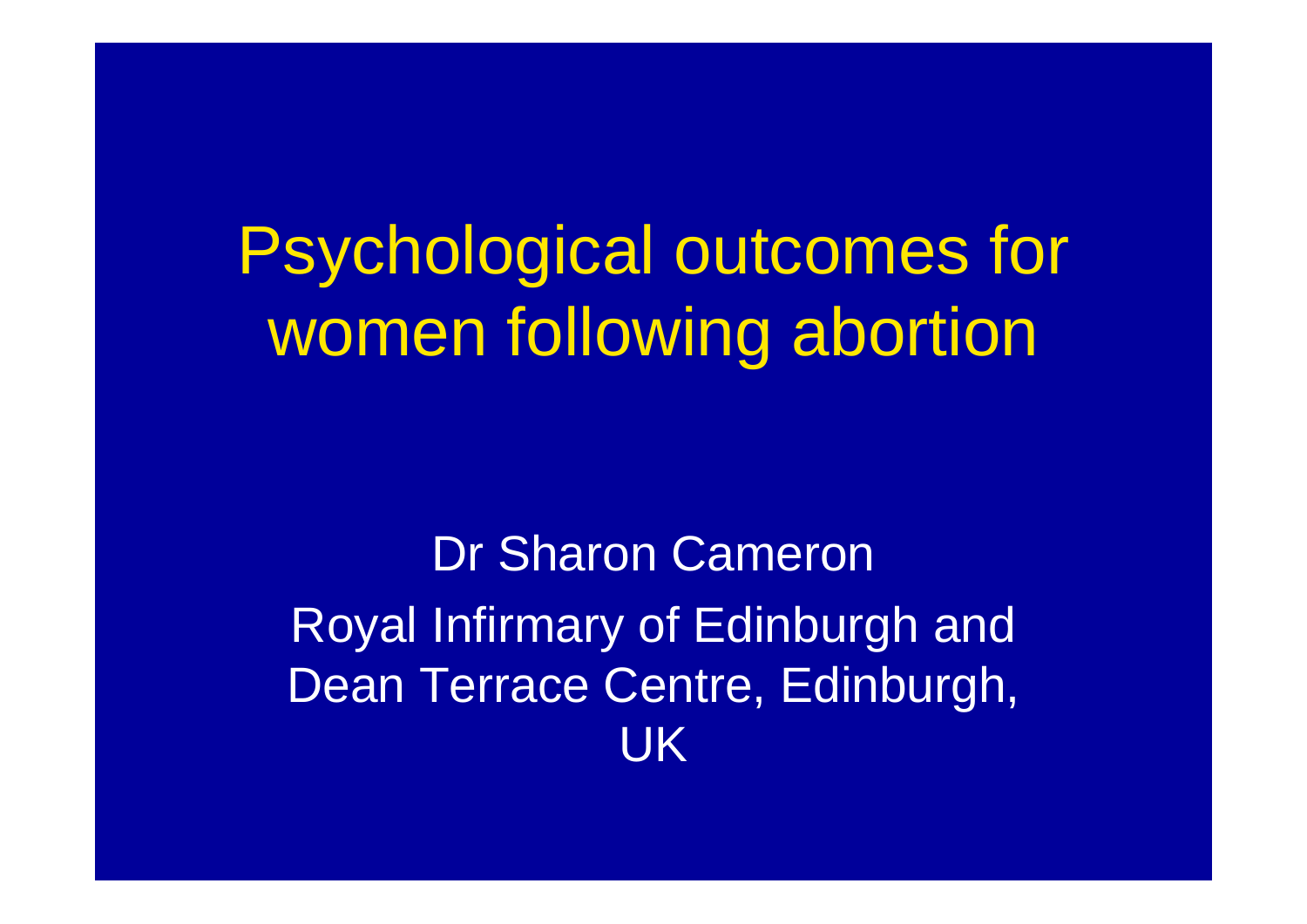## Abortion

- Difficult decision
- Different reasons for abortion
- Different gestations & methods
- Different personal,social economic, cultural
- Alternatives childbirth & adoption/ raise child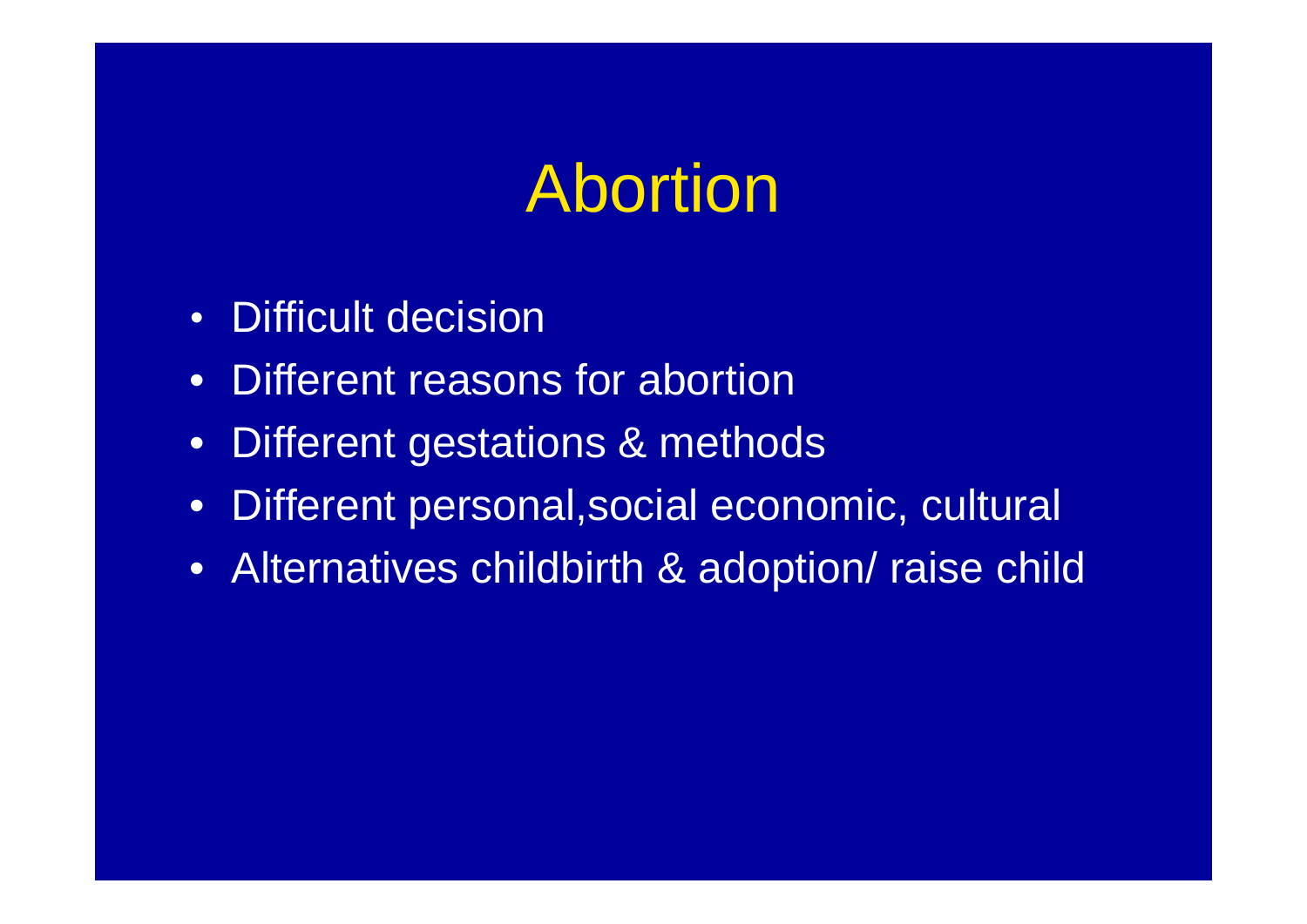## Mental health and abortion ' No effect'

• *'most methodologically sound studies indicate that severe negative reactions after legal non-restrictive first trimester abortion are rare and can be best understood in the framework of coping with a normal life stress'*

– American Psychological Association 1989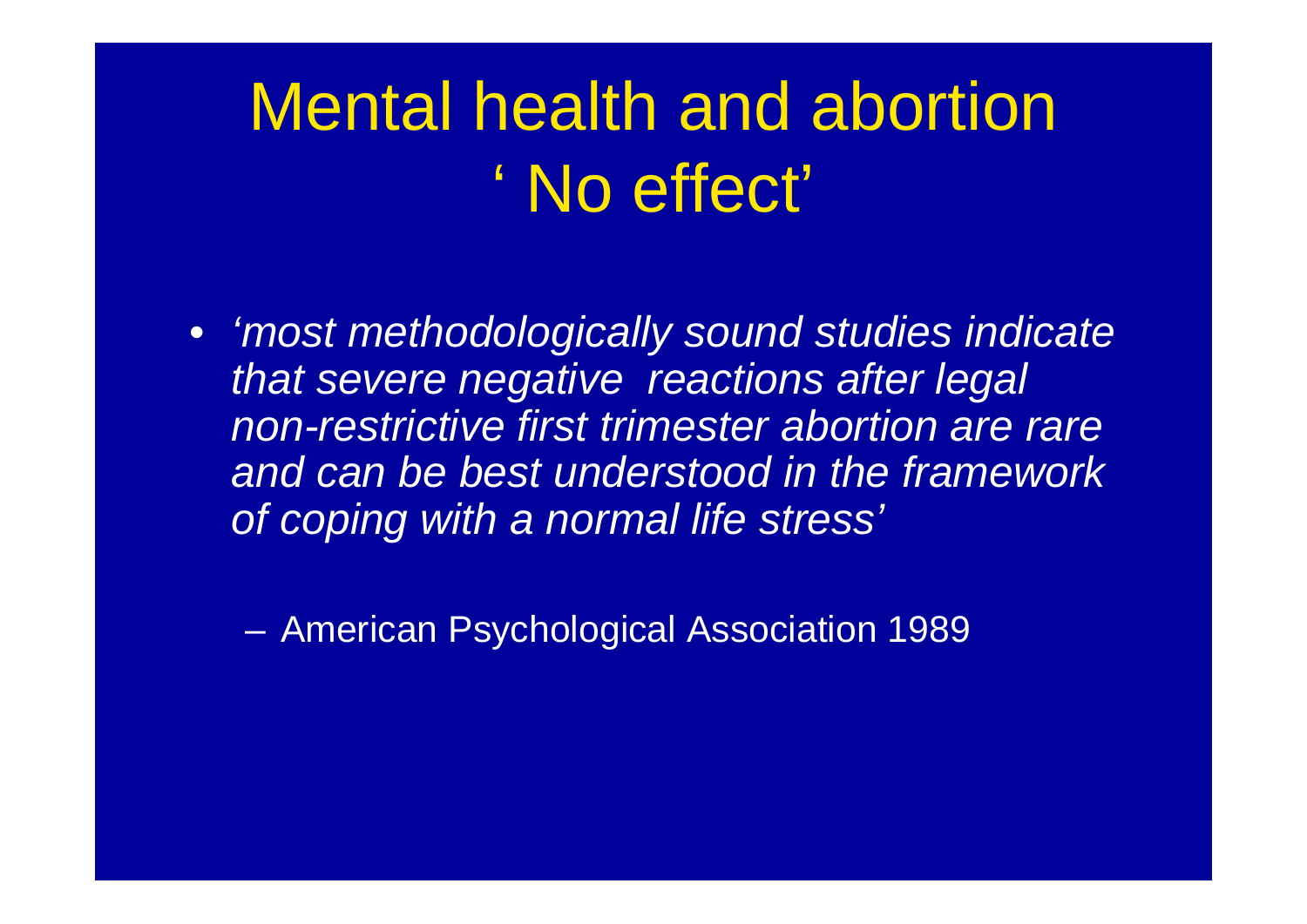## Gilchrist et al 1995

- Prospective , longitudinal, cohort study RCGP/RCOG, Great Britain
- 13 261 'unplanned' pregnancies (1976- 1987)
- Large sample size (n= 6410 abortion)
- Comparison groups (n=6151 not request abortion, n=379 denied abortion, n=321 changed decision)
- Psychosis, depression & anxiety, DSH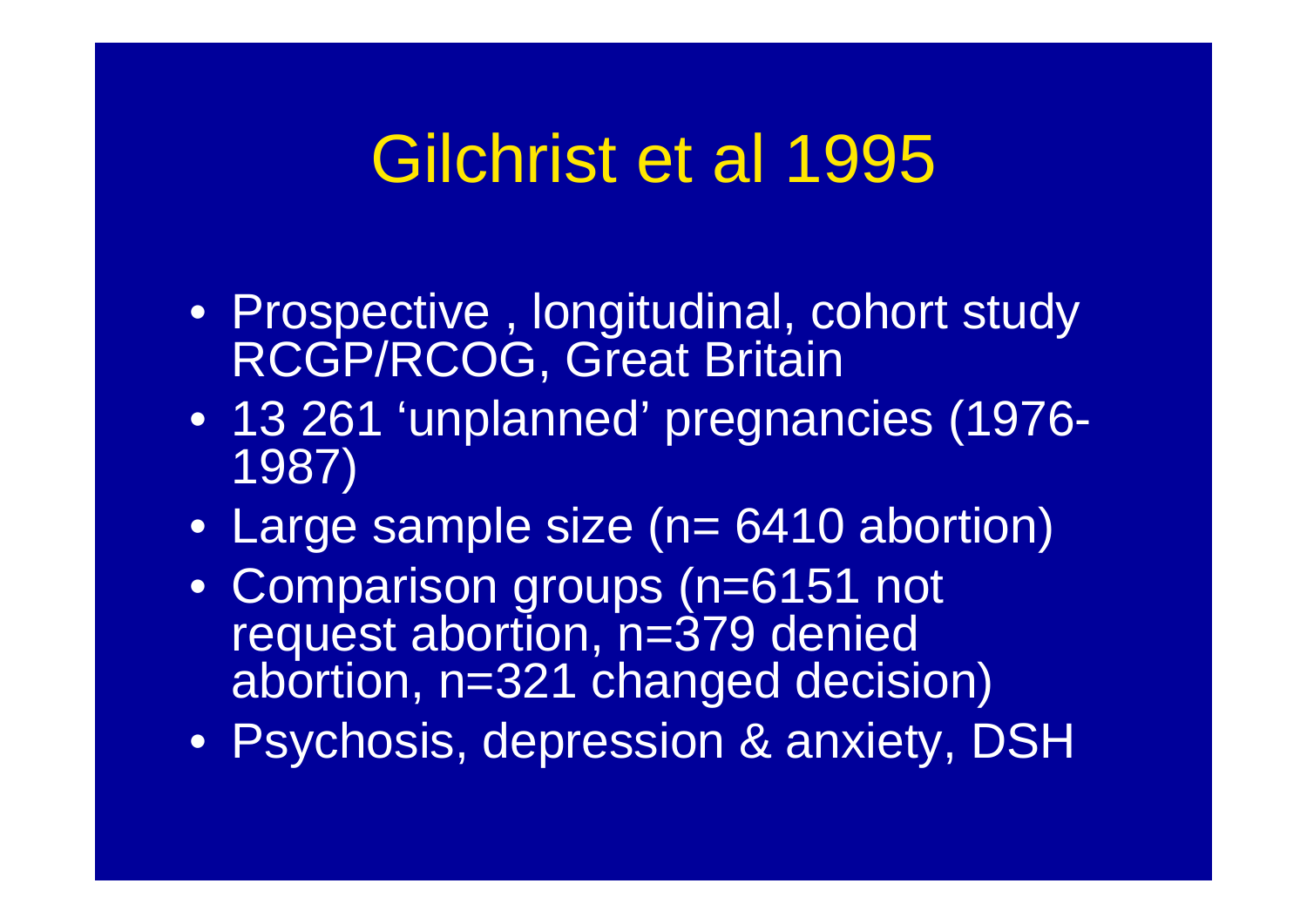## Gilchrist et al 1995

- Total psychiatric disorder
- Rates depression/anxiety
- No different abortion and childbirth
- Psychosis less likely following abortion than childbirth (1.1 vs 4.1)
- Women with past psychiatric history increased risk regardless of abortion /childbirth
- DSH higher refused/or abortion cf childbirth? Confounding- ?coexisting social difficulties reason for seek abortion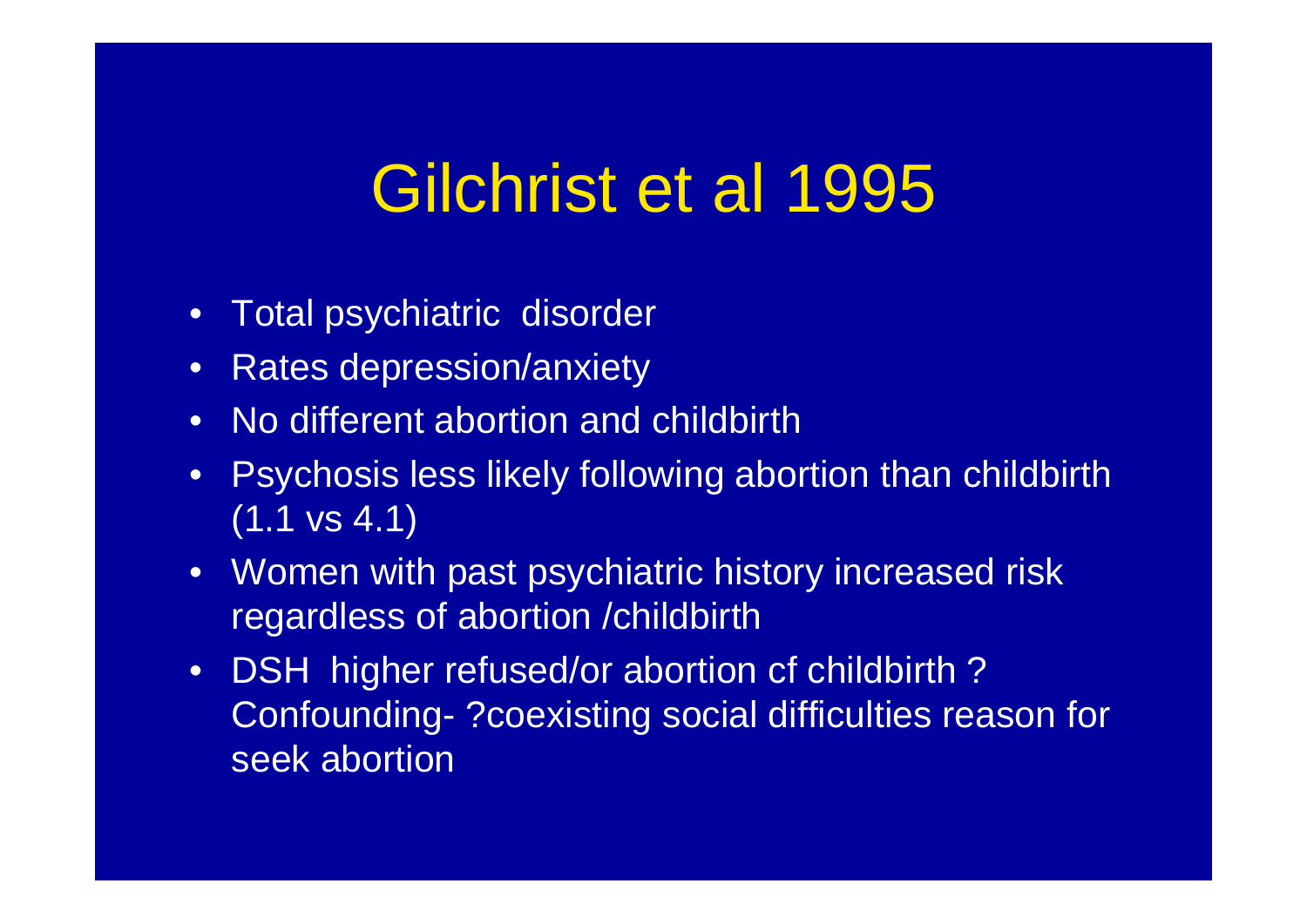## Mental health and abortion ' Positive effect'

- *Zabin et al 1989*
- 360 teenagers USA
- Abortion vs. childbirth, 2 yrs later:
- Abortion more likely graduated
- Abortion group better off economically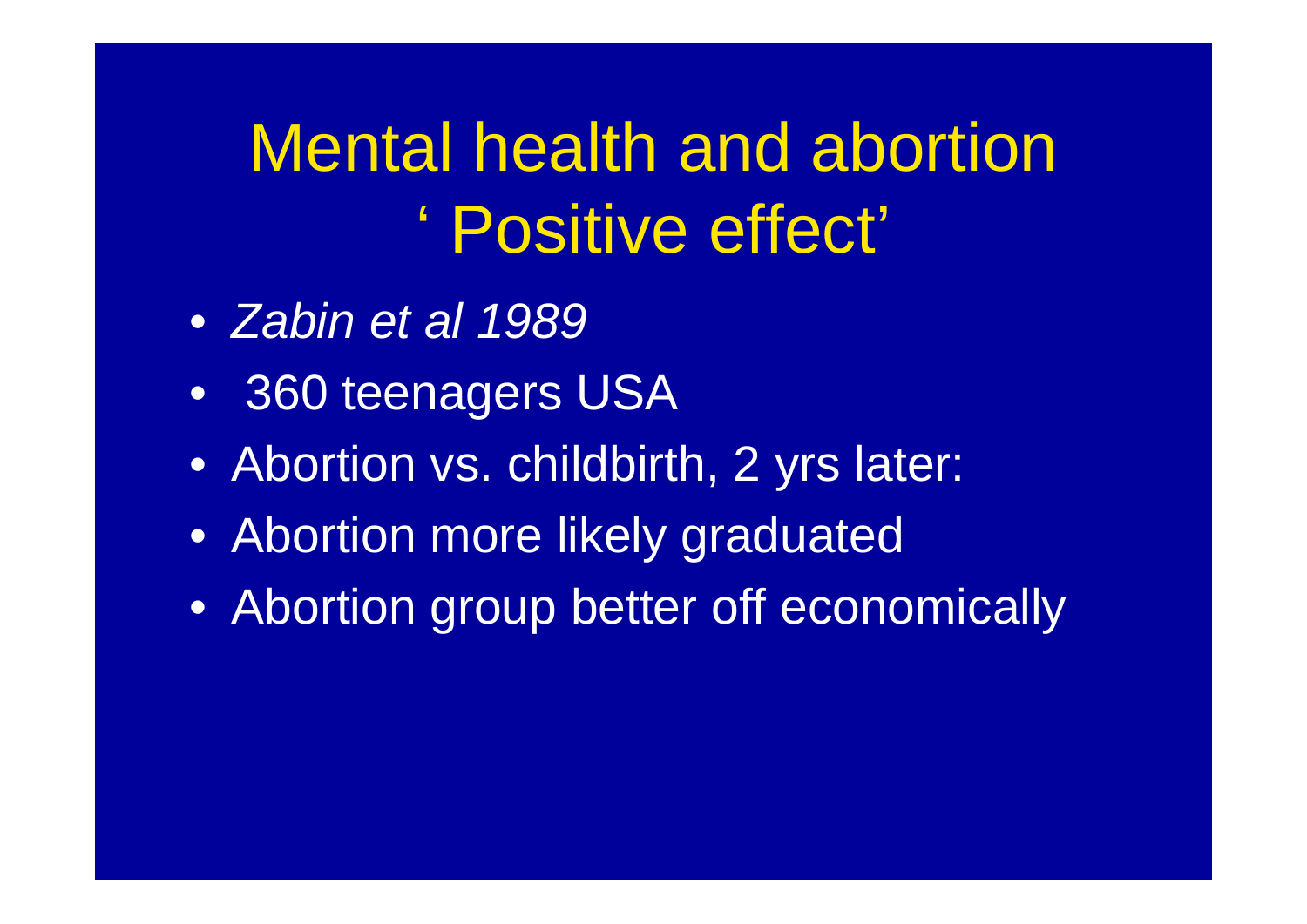# Mental health and abortion ' Negative effect'

- *Fergusson et al* 2006 J Youth & Adolescence
- 25 yr longitudinal study (N=630)
- Cohort born 1977, Christchurch, NZ
- 1. Self reported reproductive history 15-25 yrs
- 2. Measures of mental disorders depression, anxiety, phobia, suicidal behaviour
- 3.Confounding factors- family,child abuse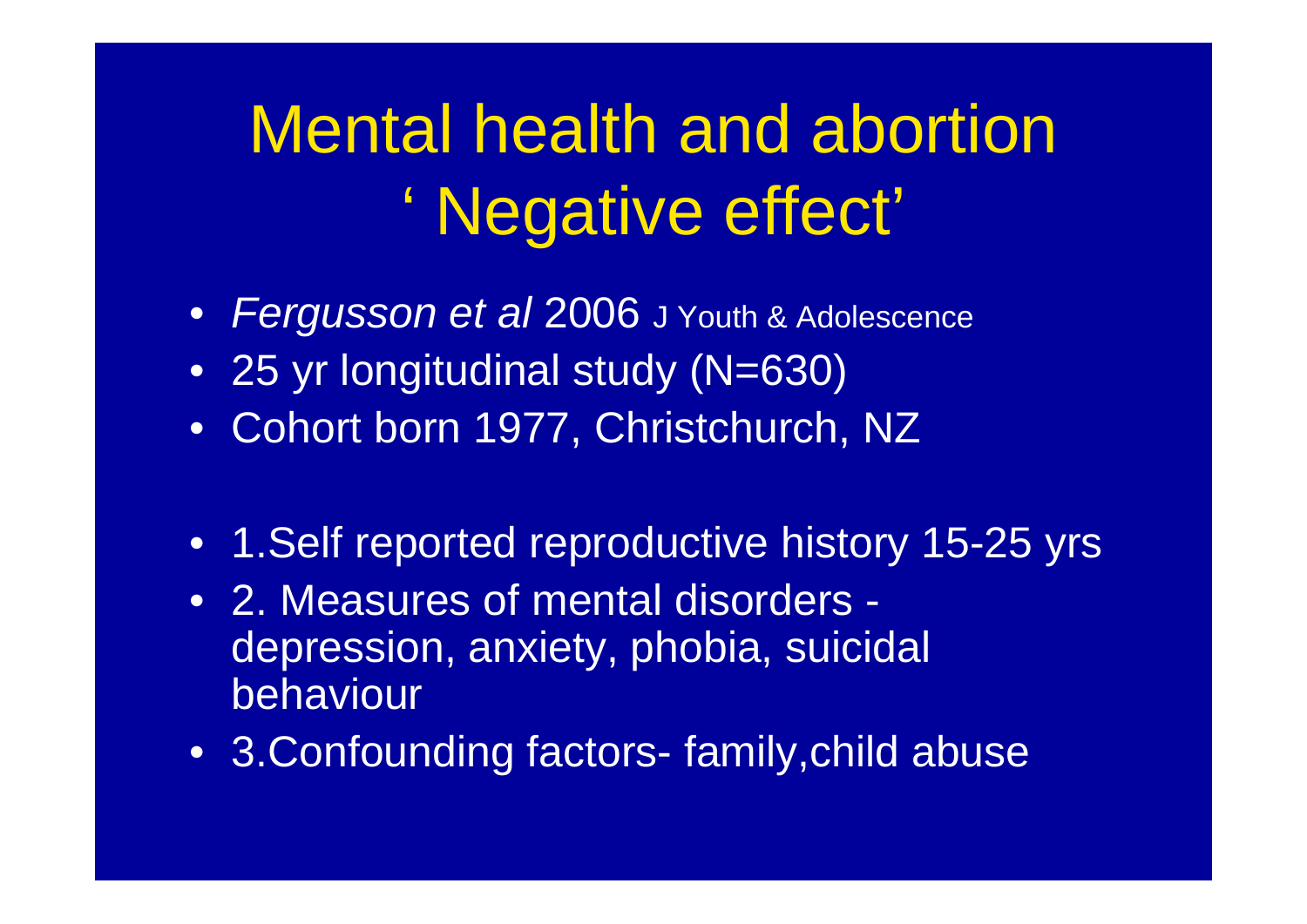#### Abortion group (c.f childbirth group):

- Higher rates of depression
- Suicidal ideation
- Illicit drug dependence
- More mental health problems in total
- Design flaws:
- 1. Wanted-ness/intention of pregnancy not controlled
- 2. Multiple abortions not separated from single
- 3. Likely under-reporting abortion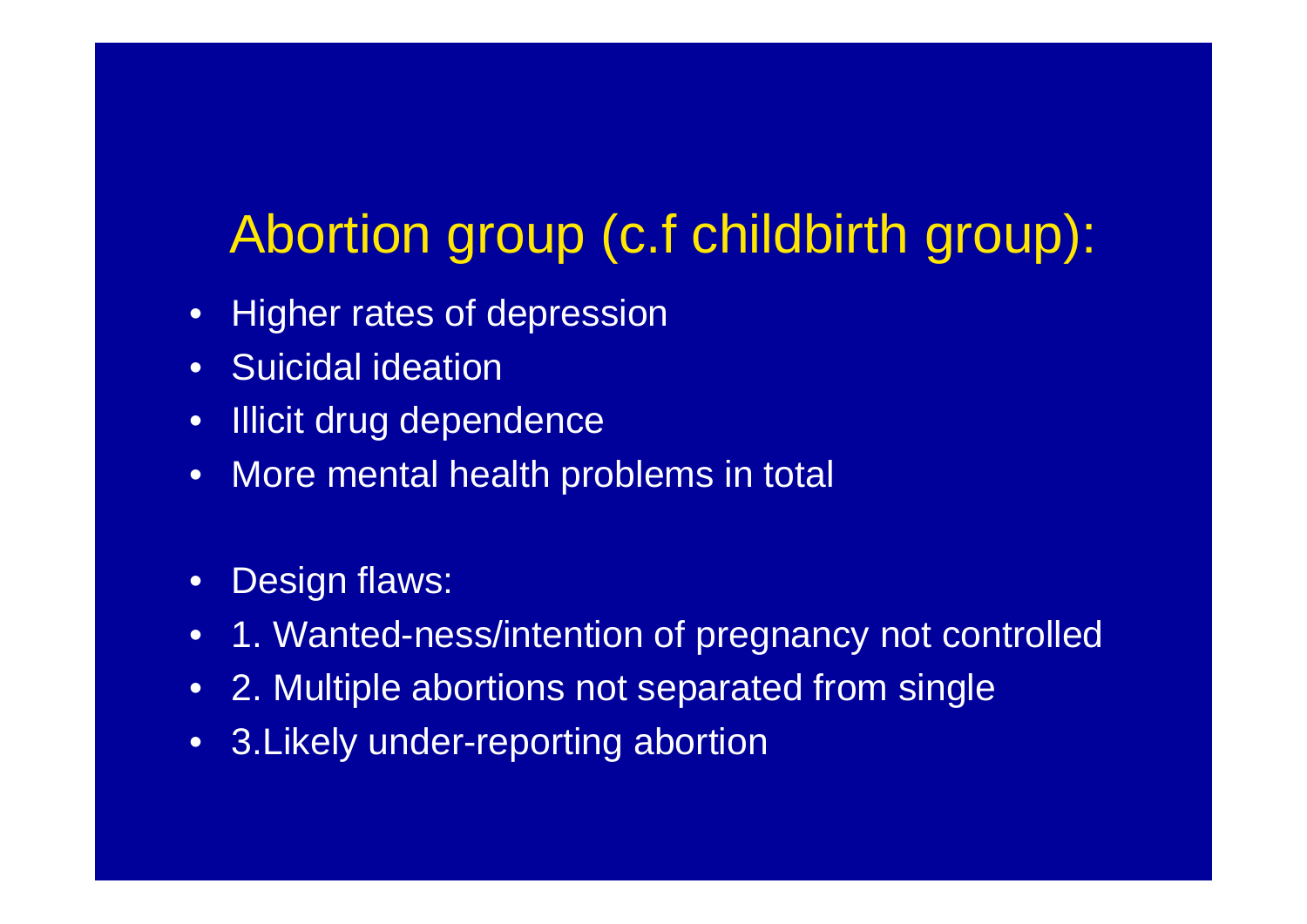'Is there a post abortion syndrome ? *New York Times 2007'*

- 1981 Vincent Rue
- 'Post traumatic stress disorder following stress of abortion'
- 'Severe and ongoing emotional reaction to an extreme psychological trauma'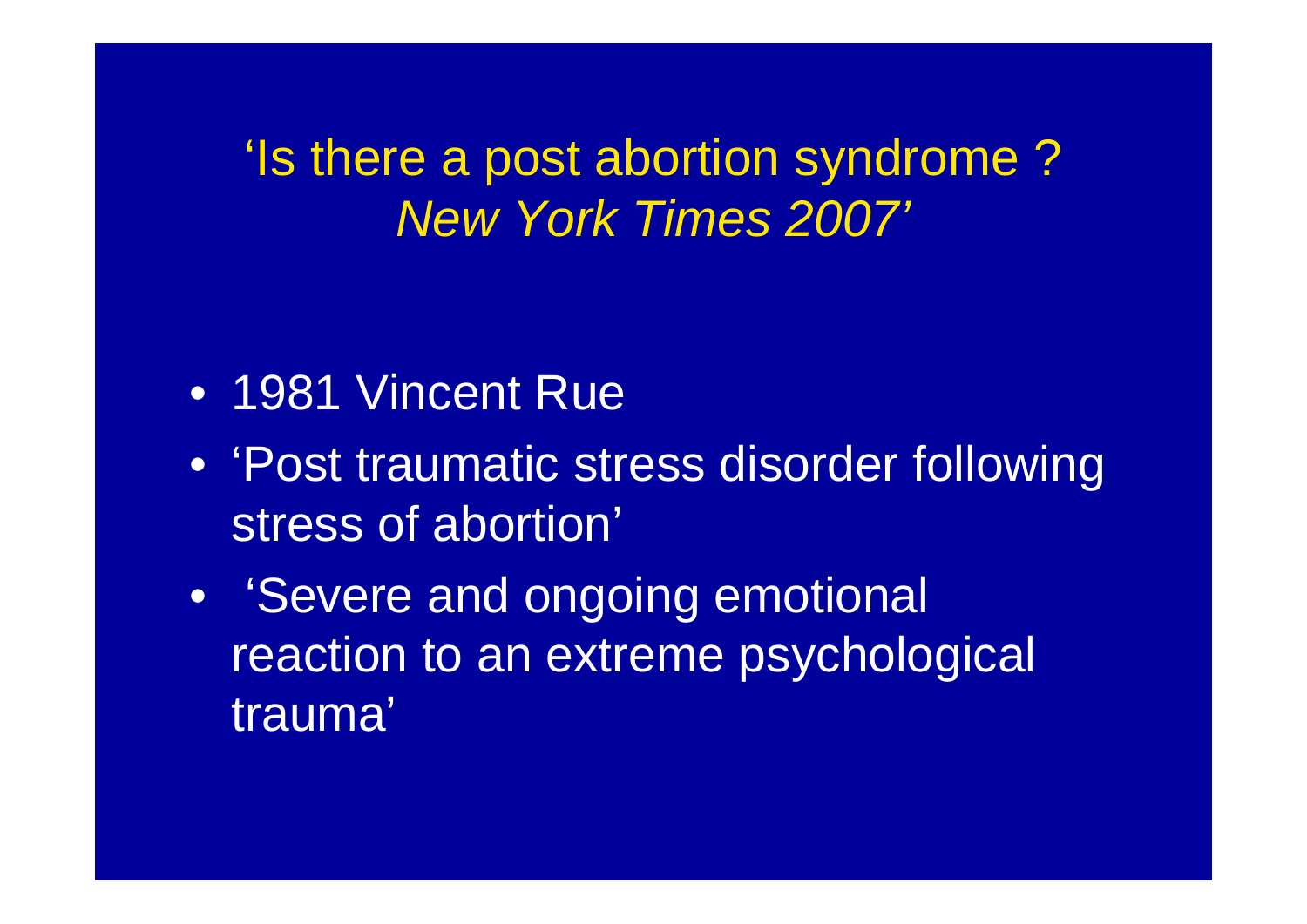#### Report of APA Task Force on Mental Health and Abortion 2008

- Systematic review , 50 studies since 1989
- English language, peer review articles
- Quantitative data, induced abortion,  $>= 1$  post abortion mental health measure
- Abortion vs comparison groups
- N=25 secondary analyses of public data sets/records
- N=19 primary research
- N=6 fetal abnormality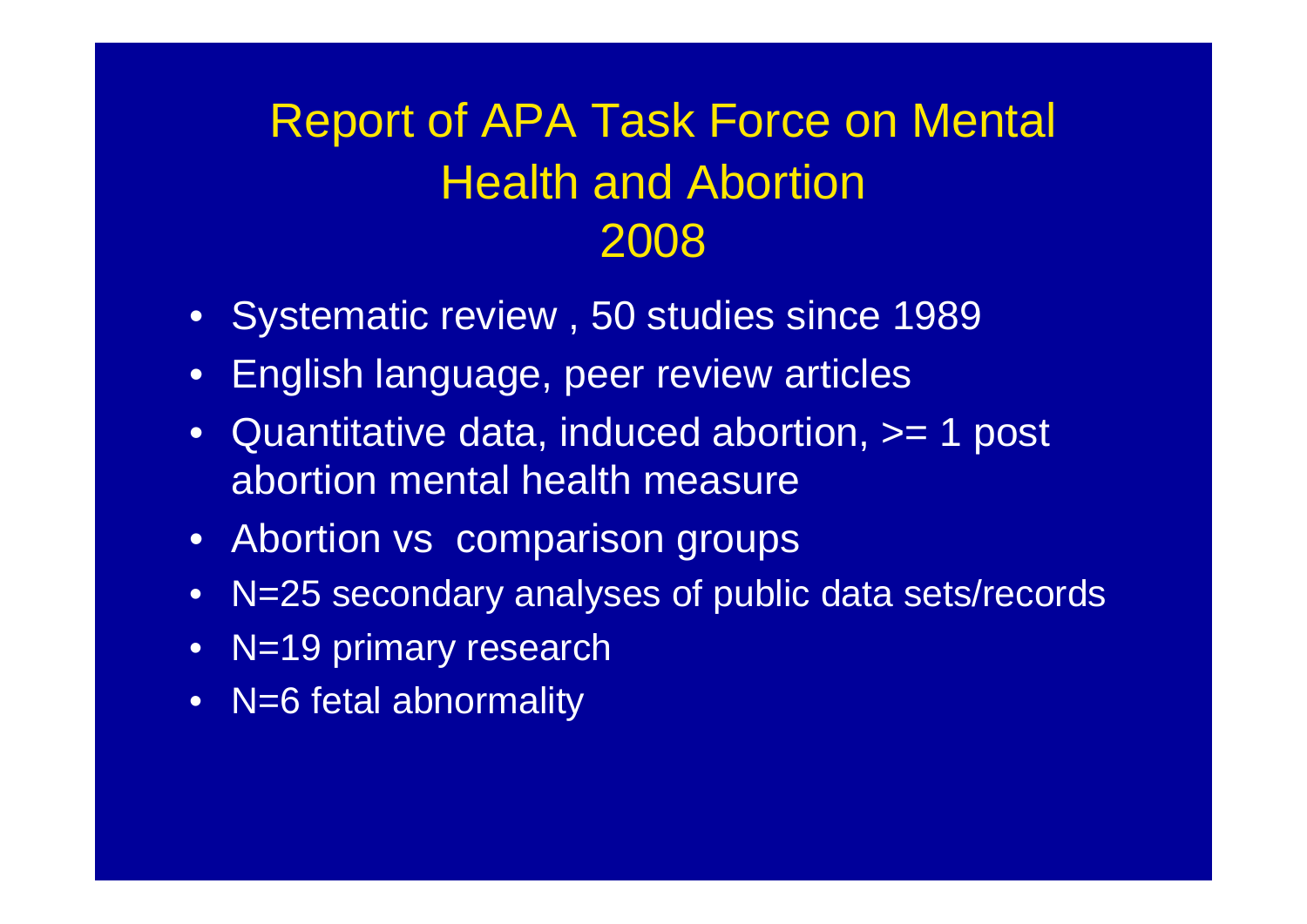#### Report of APA Task Force on Mental Health and Abortion 2008

- *Mental health problems*  clinically significant disorders eg. Depression, anxiety disorder, psychosis
- *Negative psychological experiences*  eg. Regret, sadness, substance misuse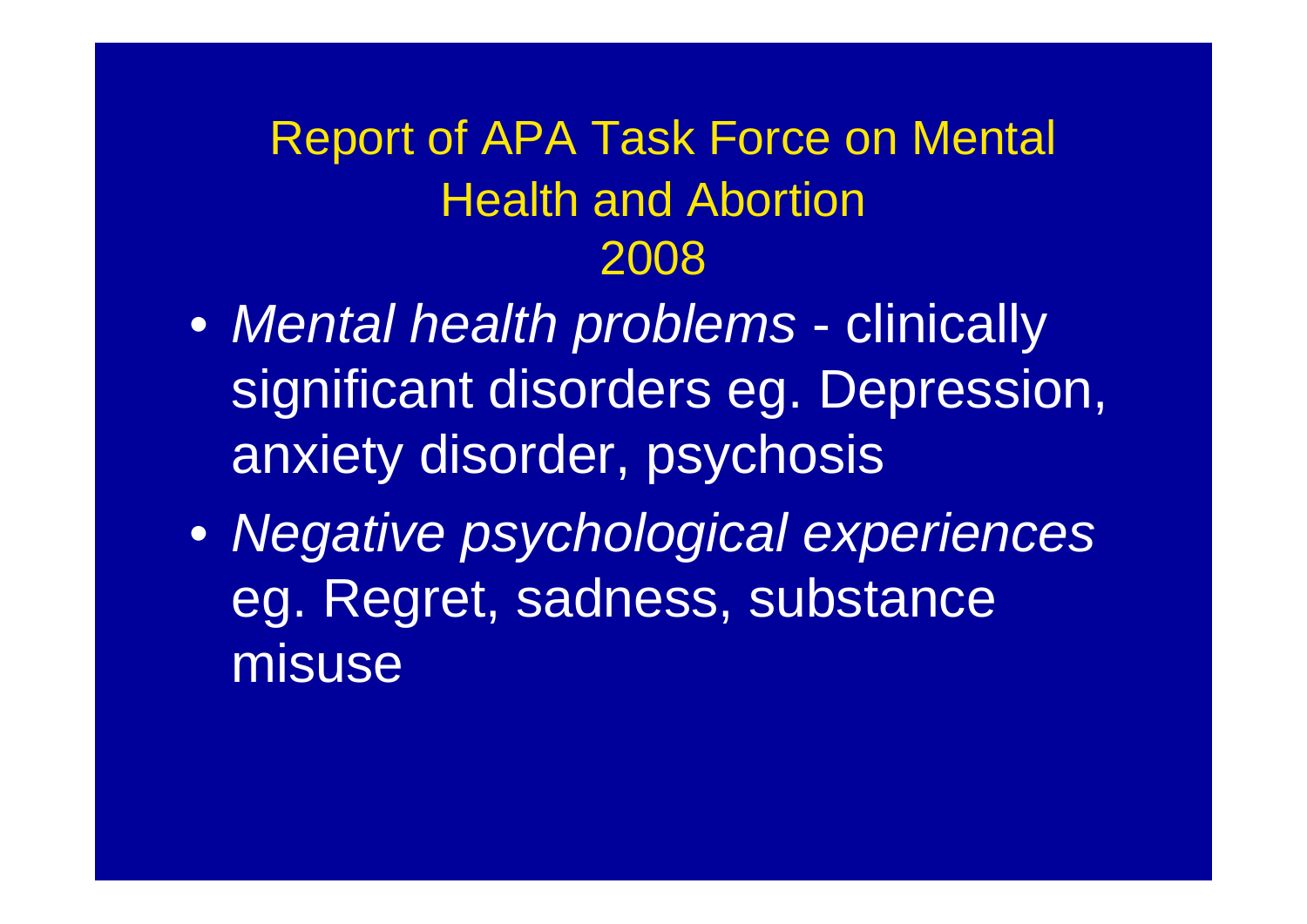## Questions:

- 1. Does abortion cause harm to mental health?
- RCT- abortion vs deliver =*Not ethical / desirable*
- 2. How prevalent are mental health problems after abortion?
- 3. What is the RR of mental health problems post abortion vs. alternatives ?
- 4. What predicts individual variation in psychological experiences ?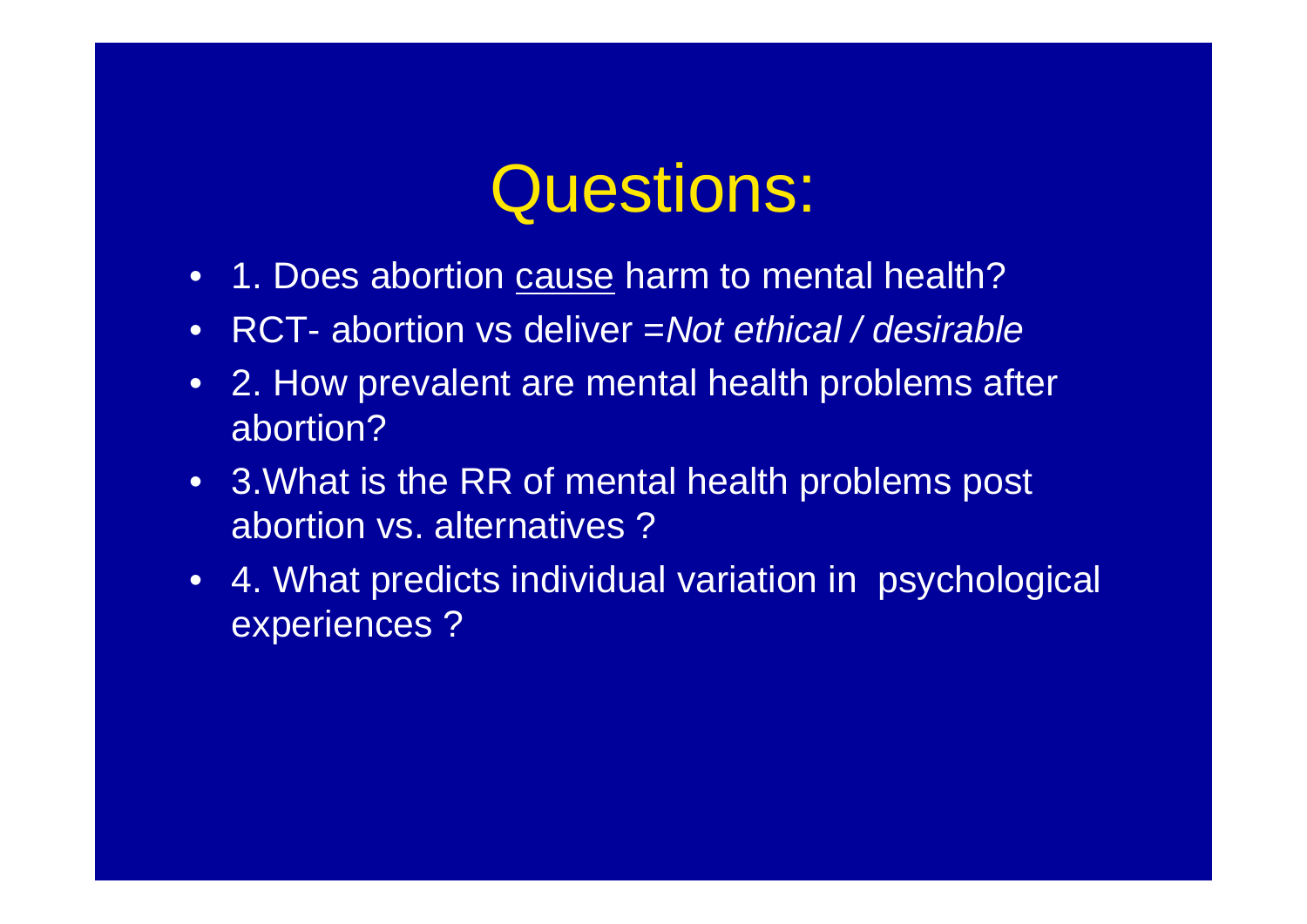# Methodological issues in abortion research

- *1. Comparison and contrast groups*
- Few studies used appropriate groups
- Denied abortion,deliver unwanted, adoption
- *2.Co- occurrence of risk factors*
- Few studies adequately assessed/controlled
- Unwanted pregnancy co-occurs with adverse circumstances and mental health problems
- *3. Sampling*
- Volunteer samples bias, small data sets
- Secondary analyses eg. inaccurate prevalence mental health problems in general population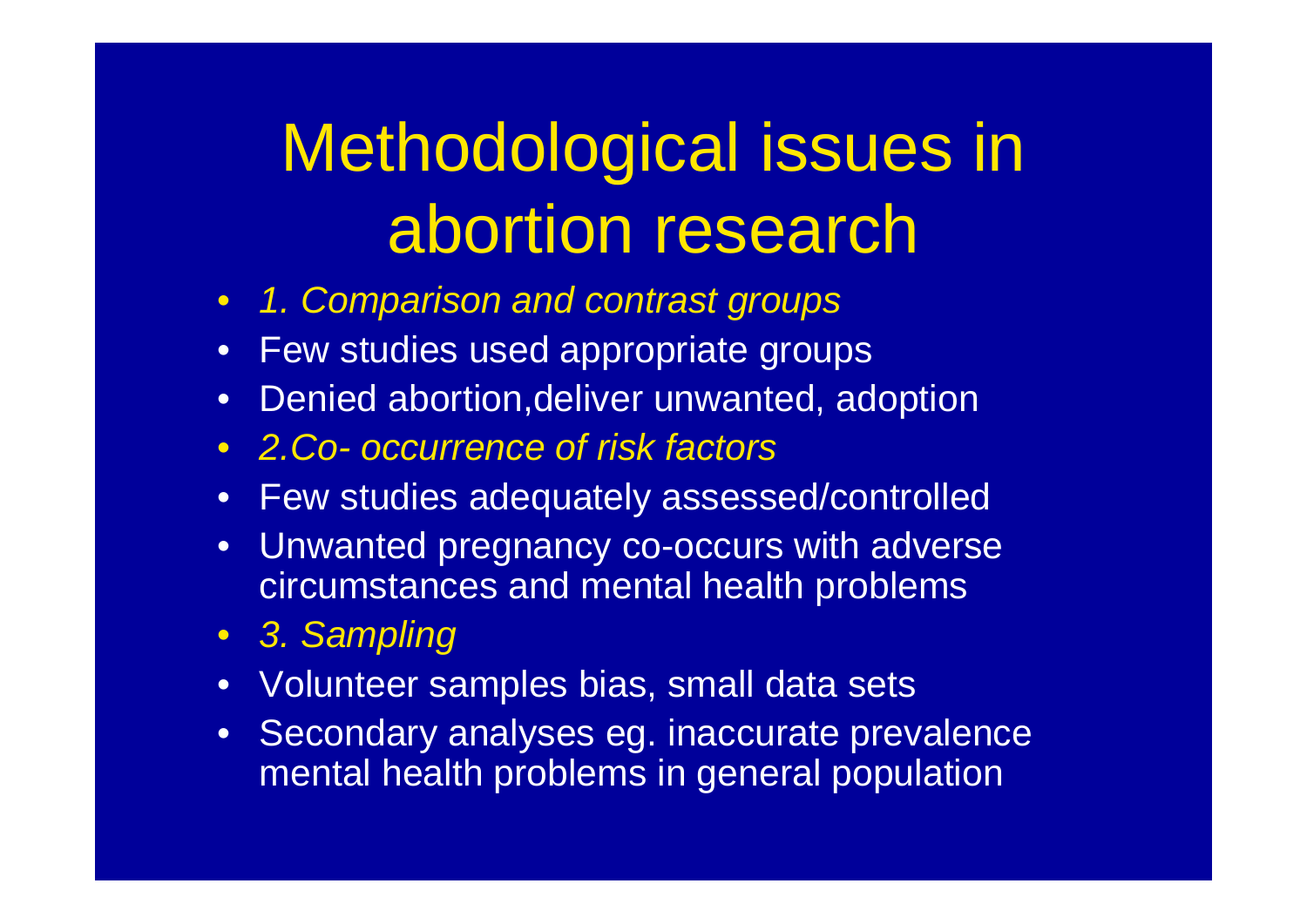# 4.Reproductive history and under- reporting

- Many self report eg. survey data
- Stigma under-report
- Women most distressed may:
- - less likely report ? underestimate negative
- - more likely report? overestimate
- Under specification of gestation & reason eg. Later gestation - more pain, complications, delay-ambivalence, anomaly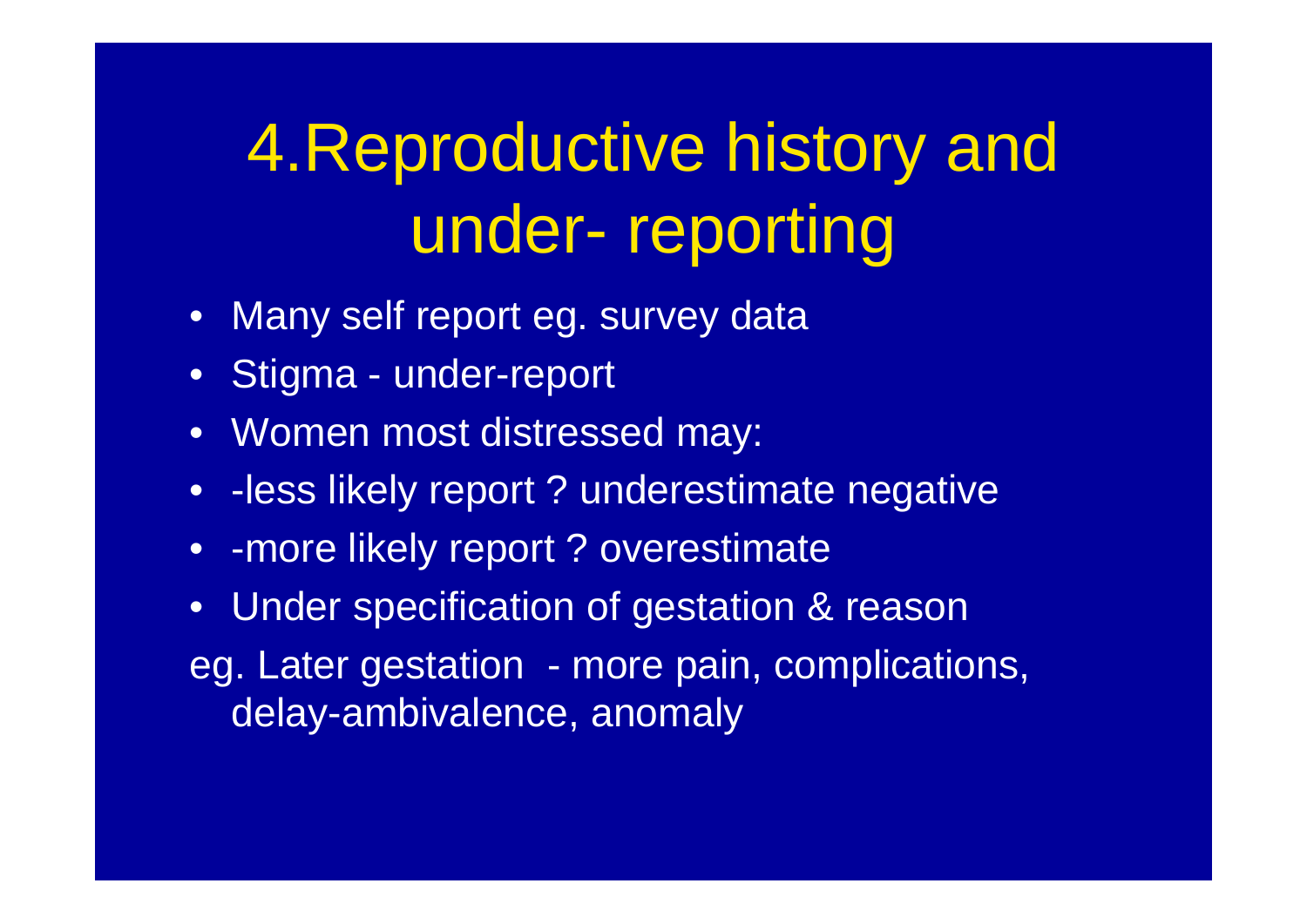# 5. Outcome measures & statistical analysis

- Some used poor measures mental health
- eg. 'ever abused drugs or alcohol? Yes/No'
- Timing of measurement varied,unspecified
- Retrospective reporting of health/emotion
- Many focus only on negative outcomes
- Multiple statistical testing
- Loss to follow-up –most distressed lost underestimate negative effect & vice versa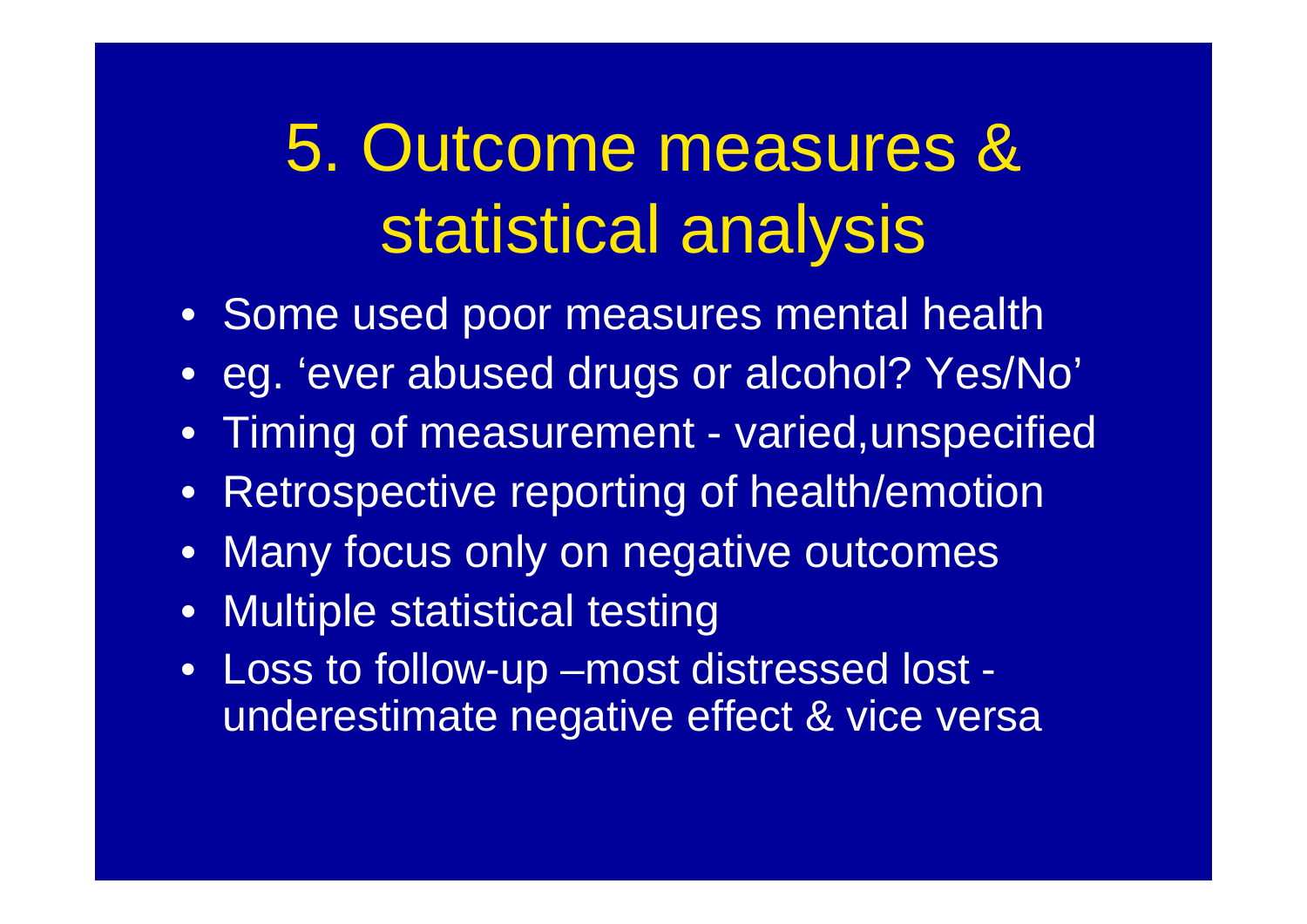#### APA Task Force 2008 Findings

- 1. RR mental health problems in women unplanned pregnancy , single first trimester abortion,no greater than if deliver
- 2. Multiple abortions equivocal evidence. Risks predispose woman multiple unwanted pregnancies and mental health problems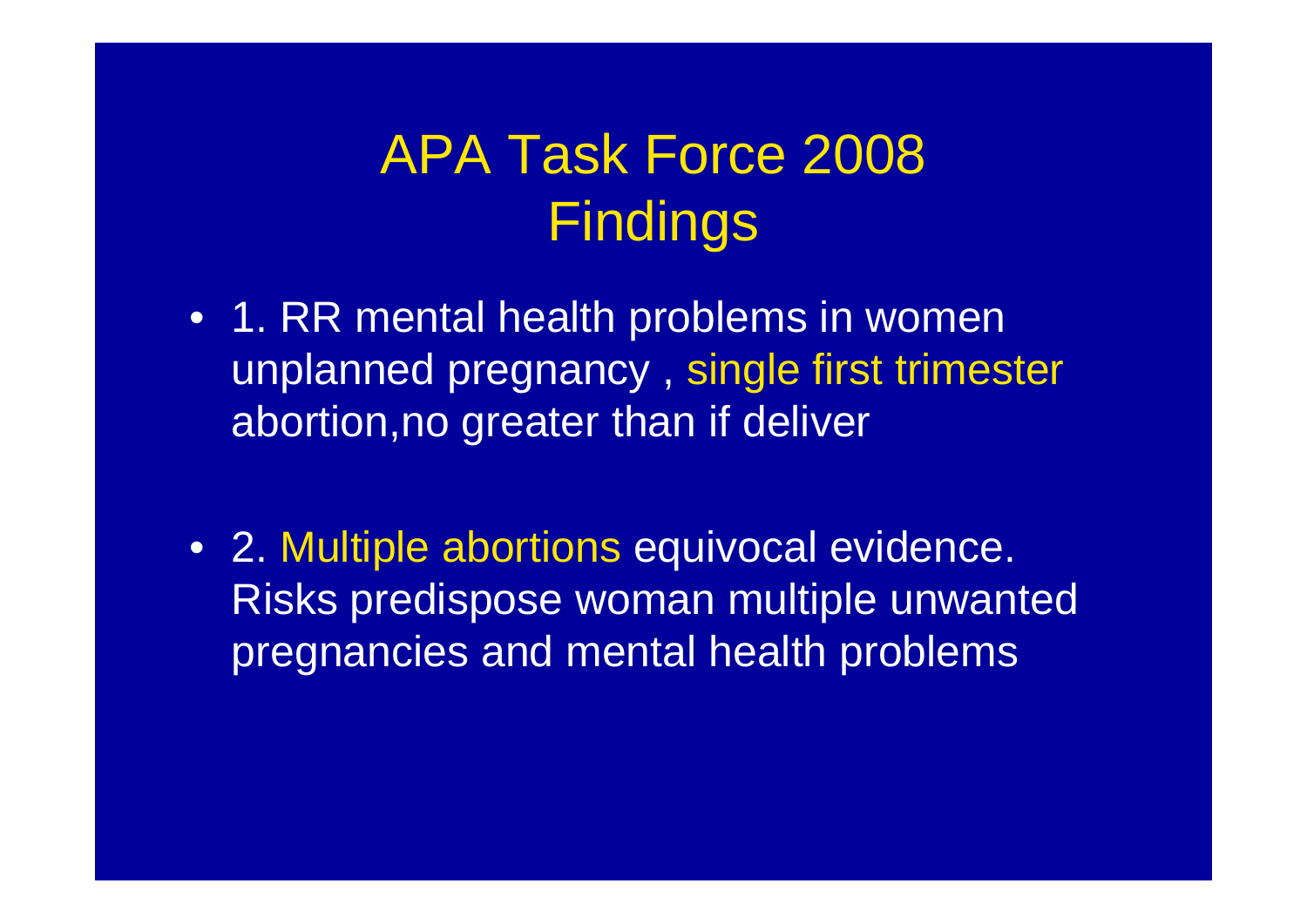# APA Findings

- 3. Late abortion for fetal abnormality
- 6 studies -small sample sizes (23- 83)
- Higher anxiety/ depressive symptoms than healthy child, but similar to late miscarriage
- Less than those deliver undiagnosed child with life threatening abnormalities.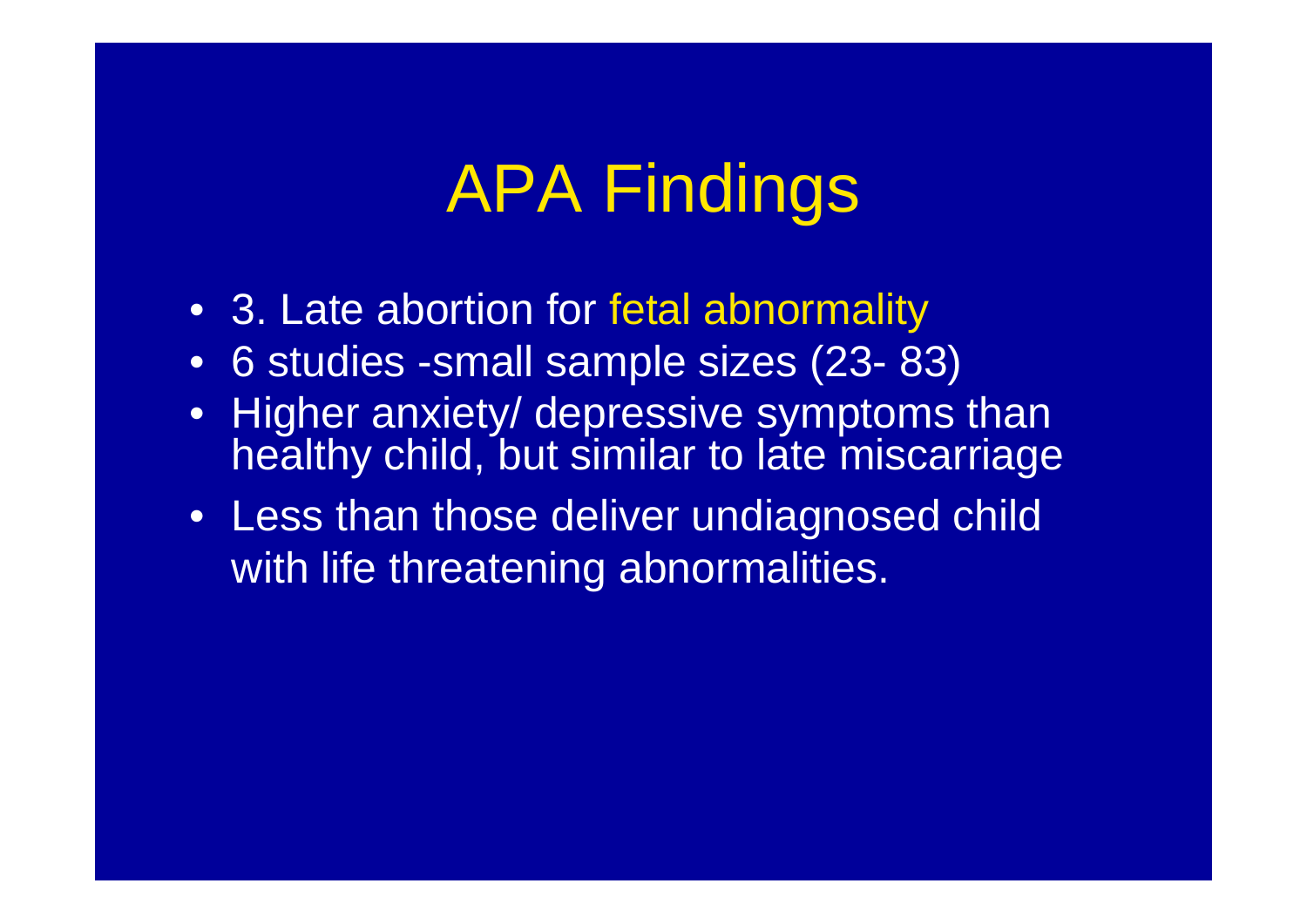## APA Findings

- 4.Differing psychological experiences terminating unwanted vs. wanted.
- 5. Some women do experience sadness, grief, depression, anxiety, but no evidence abortion causal.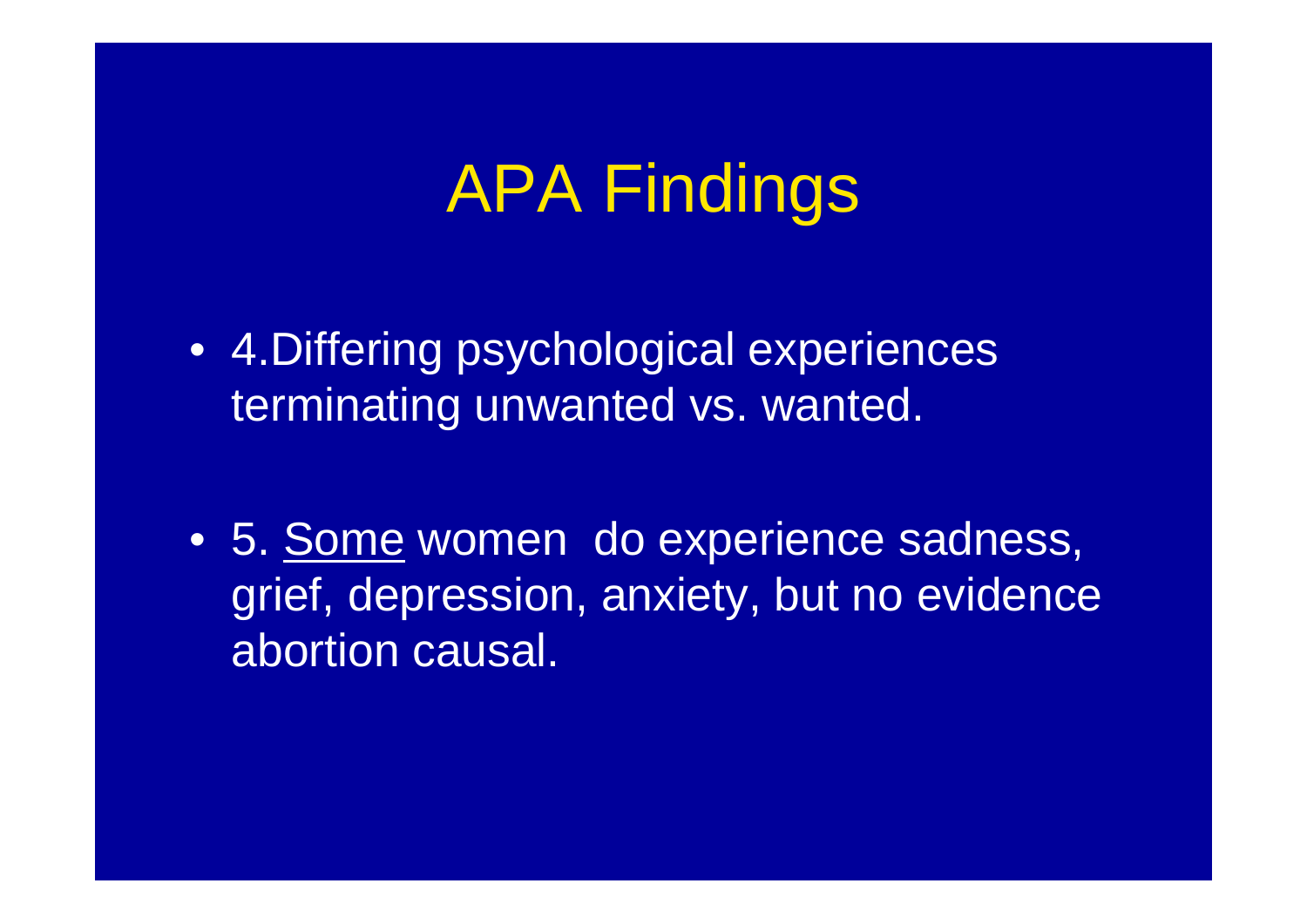# APA Findings

- 6. Predictive factors negative psychological response: perceived stigma,low social support, pre existing mental health problems,personality (low self esteem, denial),characteristics of pregnancy,intendedness/wantedness.
- Prior mental health strongest predictor
- 7. Same factors predict negative psychological response after childbirth.